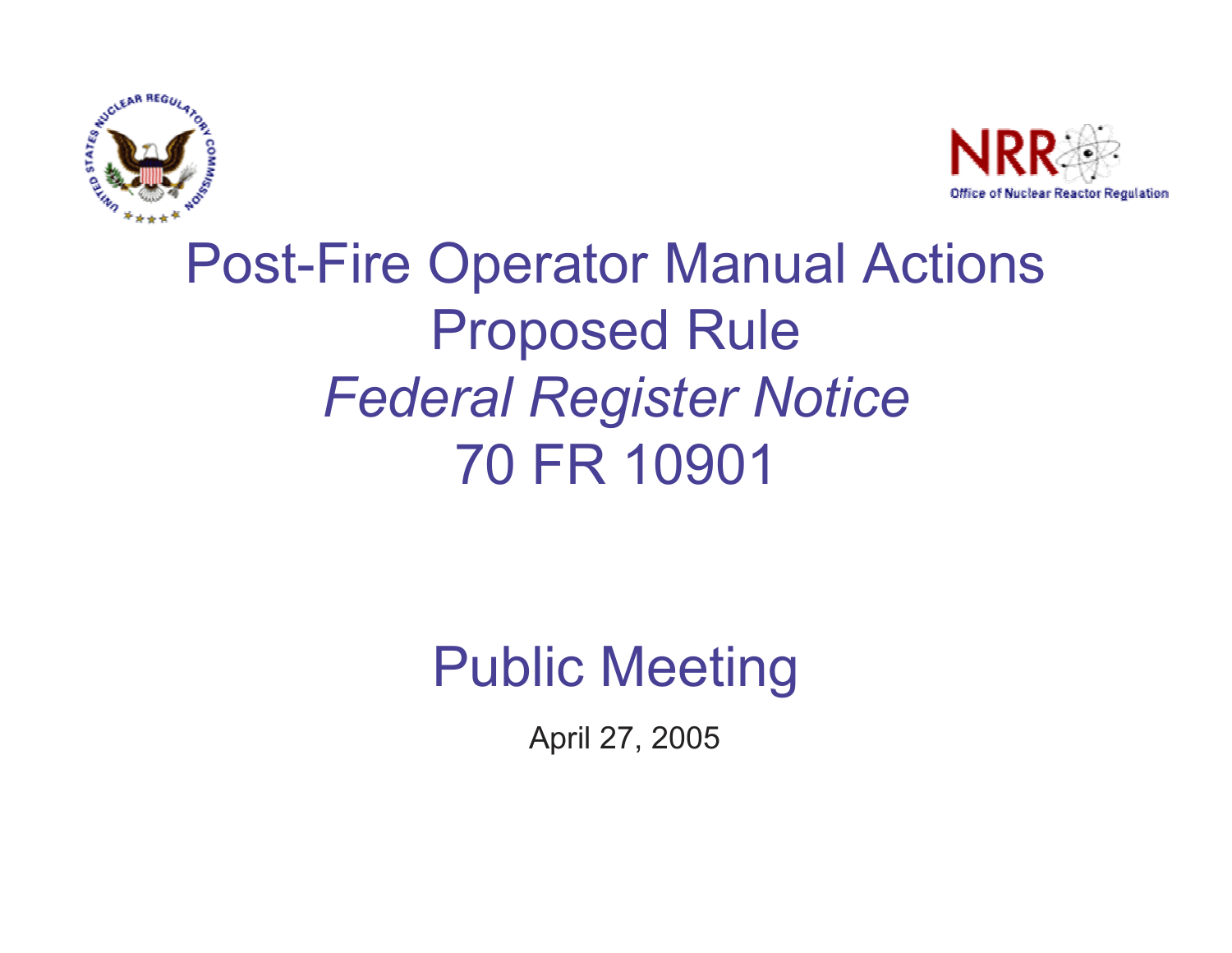

Post-Fire Operator Manual Actions – Proposed Rule



#### AGENDA

- Introduction
- •NRC Opening Remarks
- •Industry Opening Remarks
- •Public Groups Opening Remarks
- •Topics of Discussion
- •Closing Remarks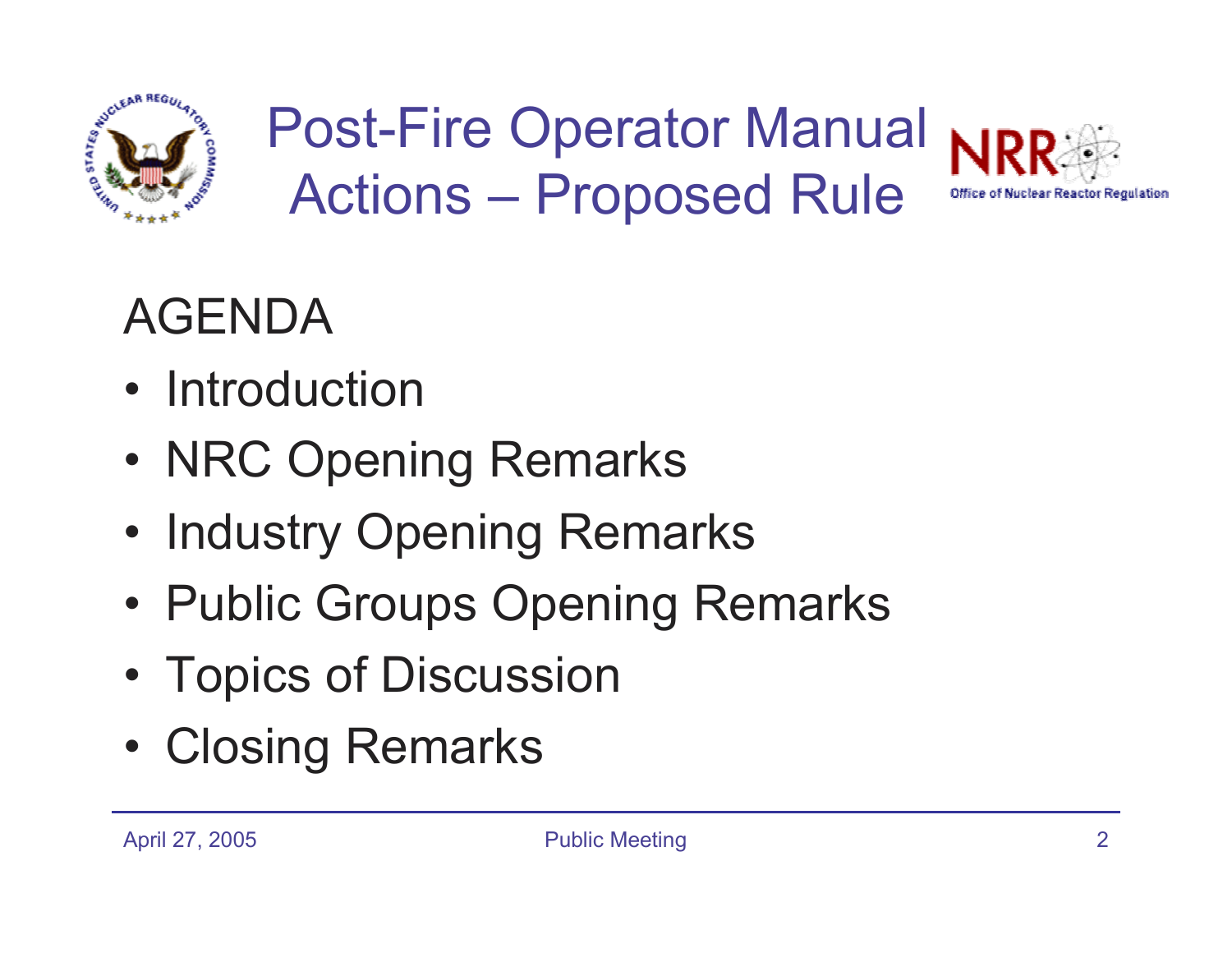

## Meeting Purpose



- • Receive Stakeholders Response to SRM-SECY 04-0233
- Receive Stakeholders Feedback on 70FR10901 Re: the Commission questions
- • Opening Remarks (SPLB Fire Protection SC)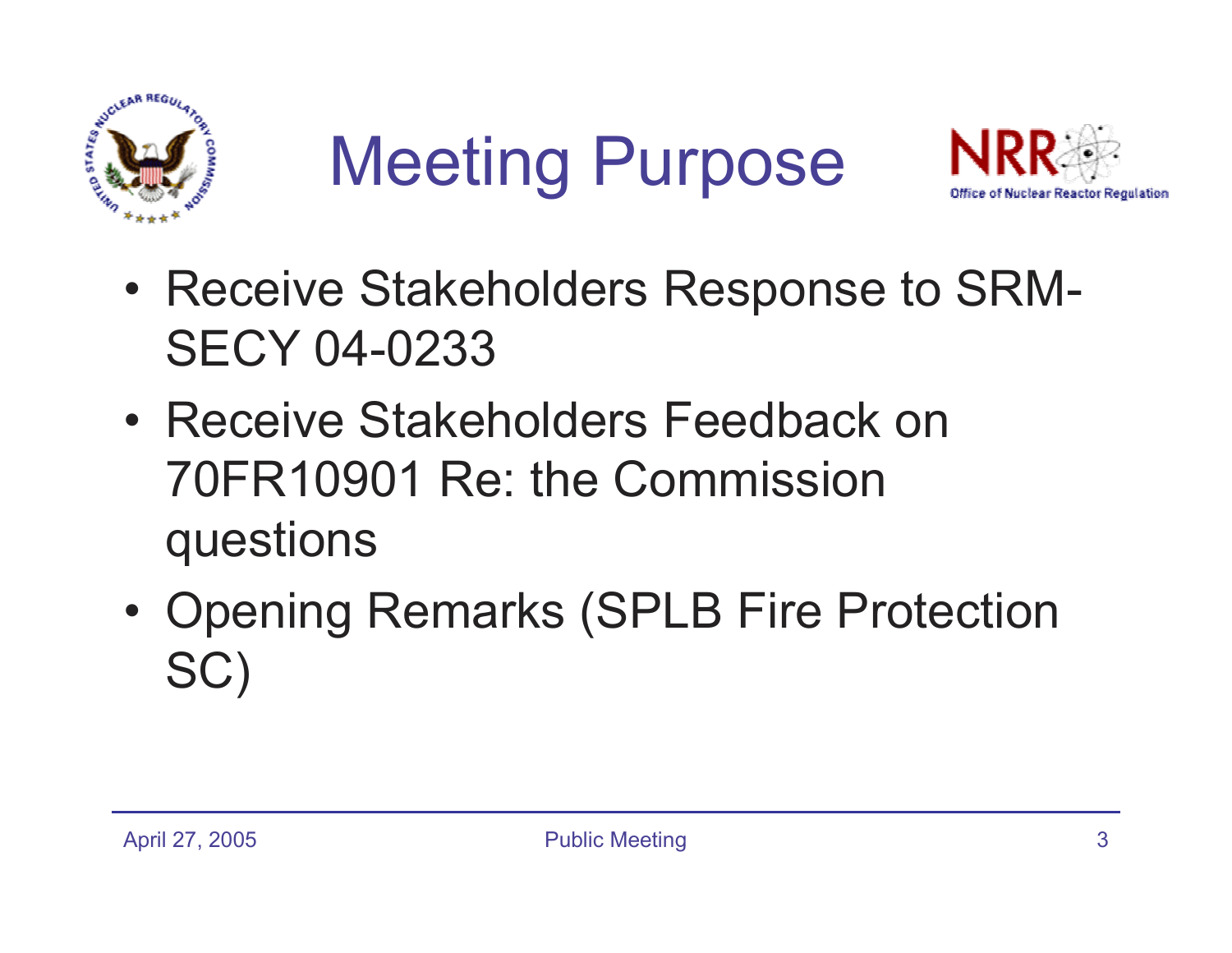

SRM SECY 04-0233Topic for Discussion



#### **"…the staff should engage stakeholders to get a clear understanding of the likelihood that the proposed rule would achieve its underlying purpose, including the number of plants for which the proposed rule would address the operator manual actions issue"**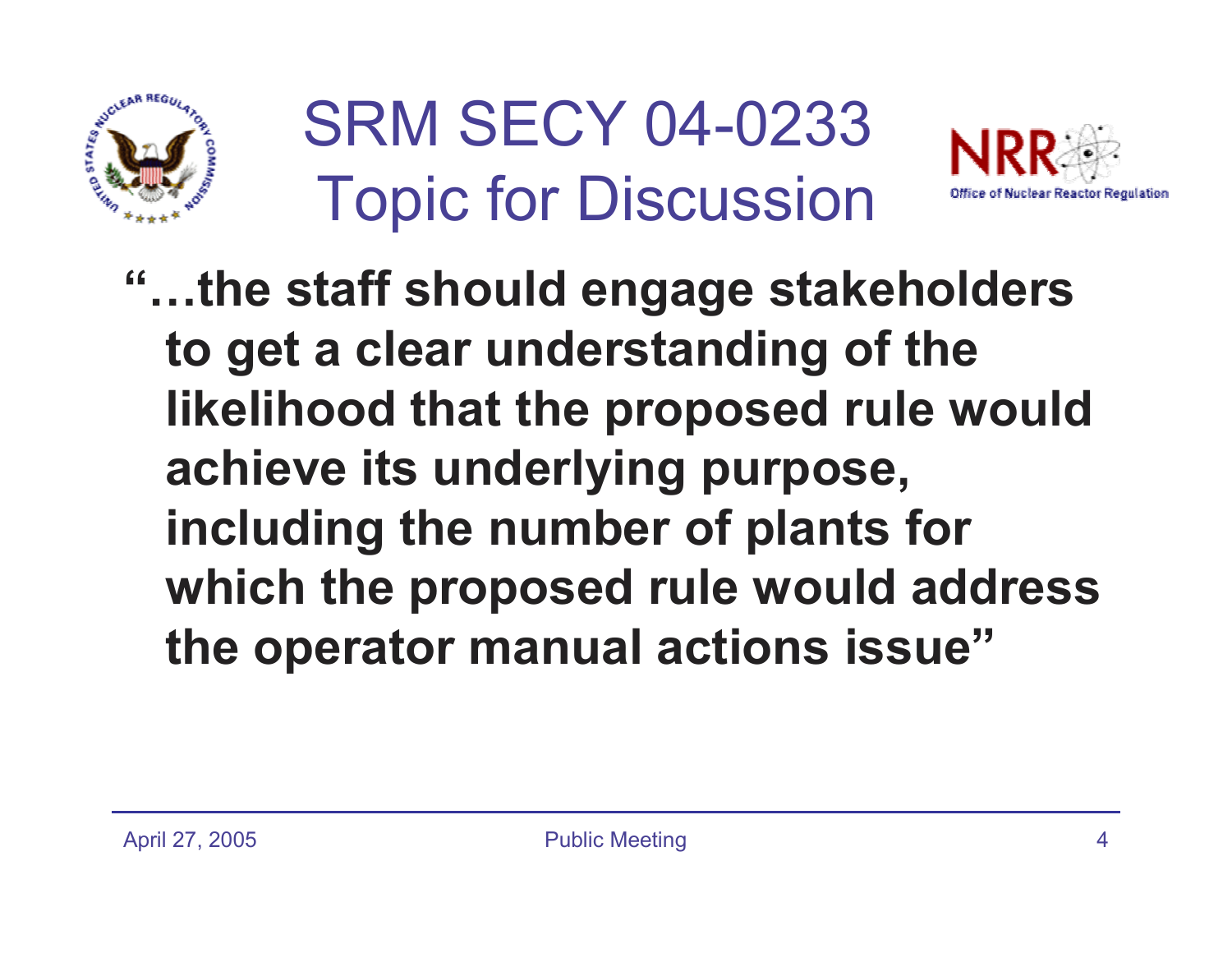

### Request for Comment 1 Topic for Discussion



# Time Margin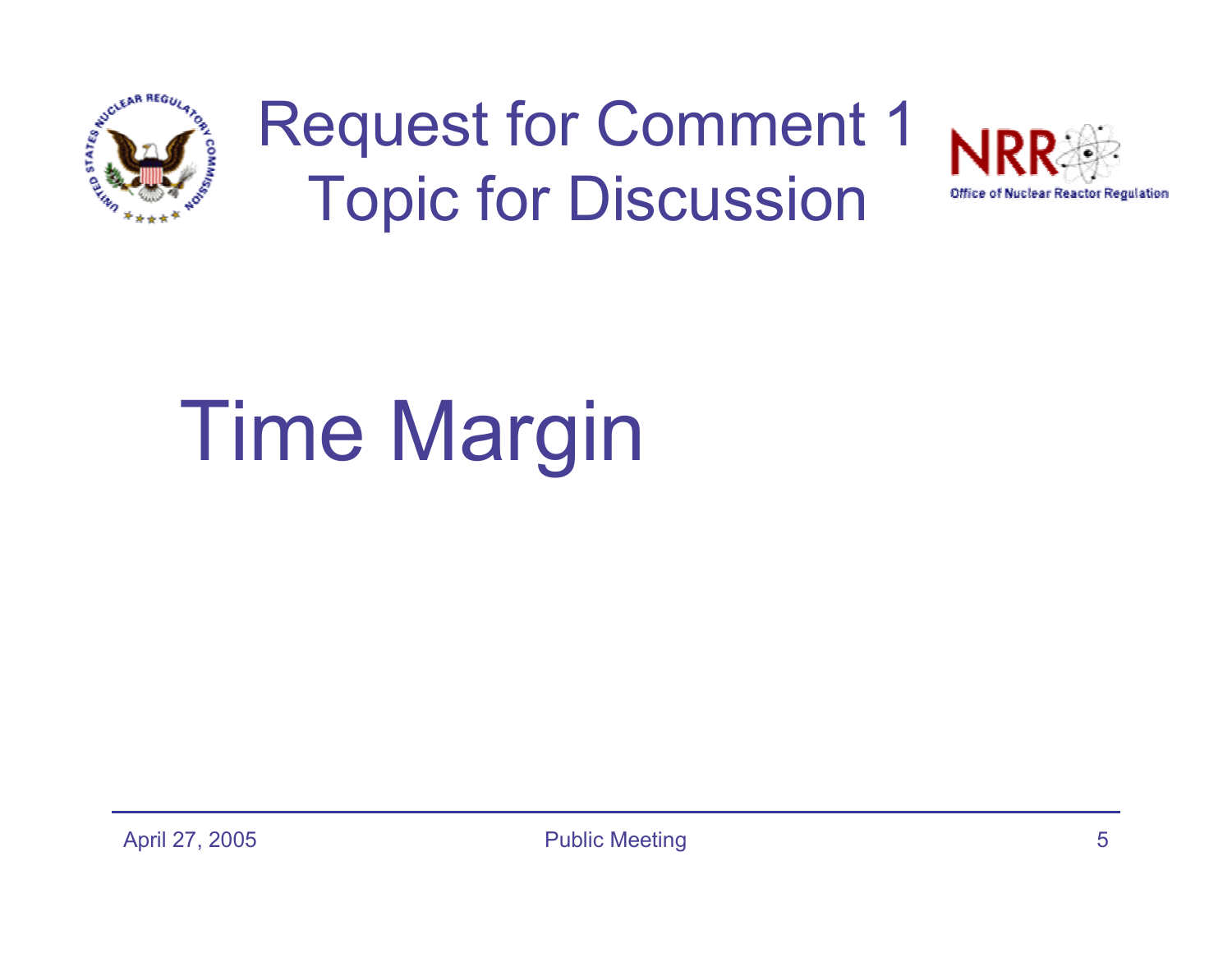

### Request for Comment 2 Topic for Discussion



## Automatic vs fixed fire suppression systems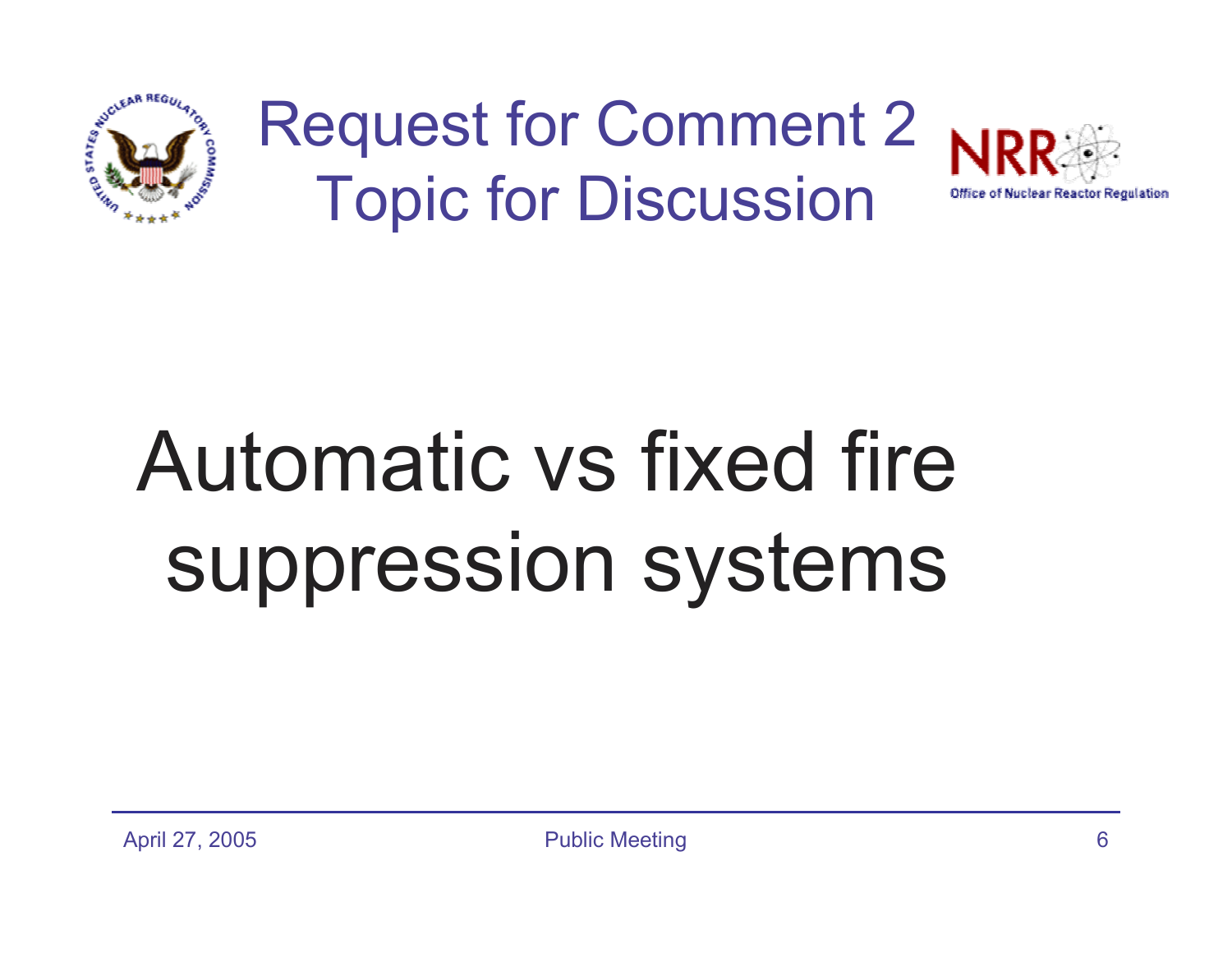

### Request for Comment 3 Topic for Discussion



## Applicability of criteria to Appendix R, III.G.1 and 3